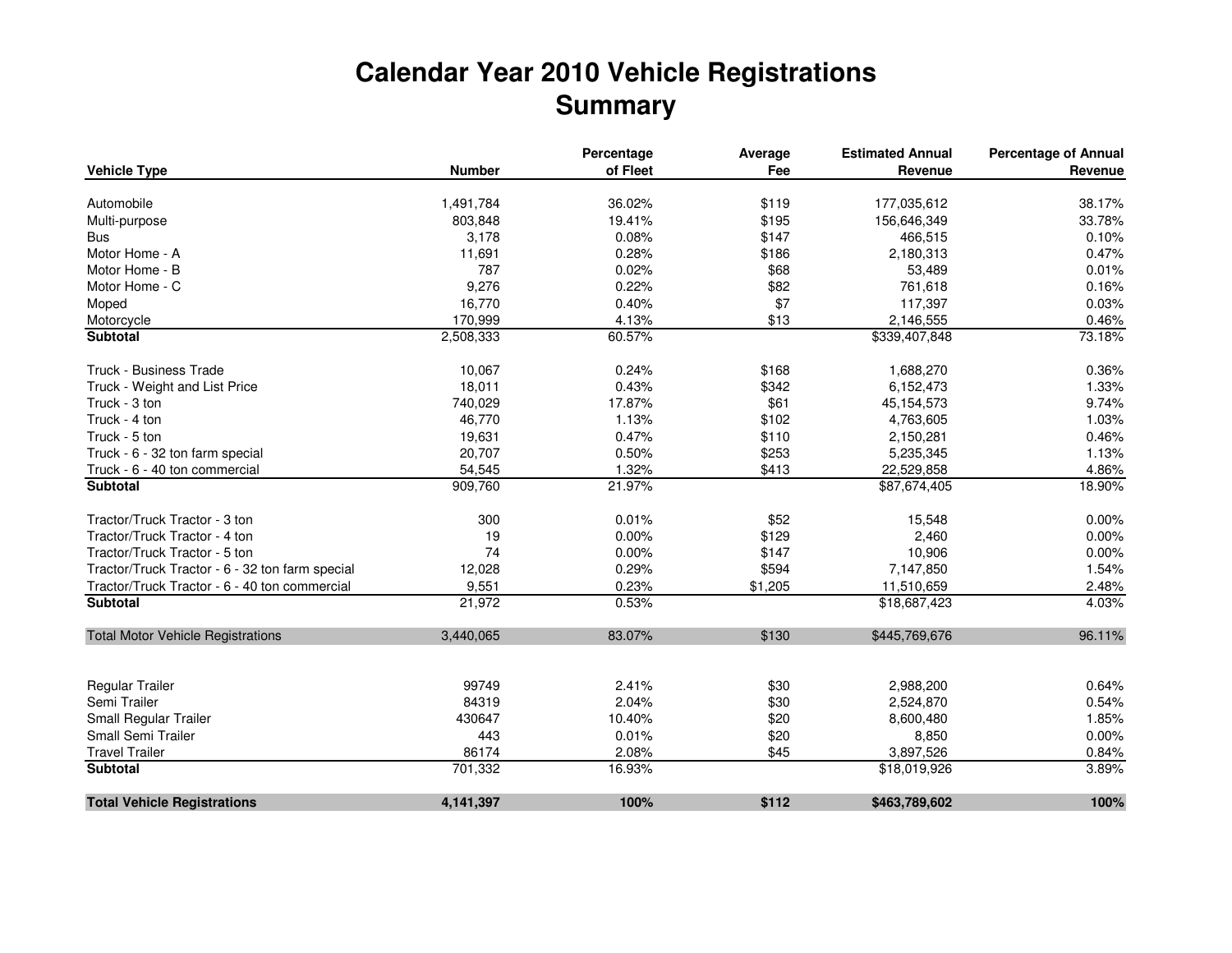## **2010 Vehicle RegistrationsBy County**

|                              |                   |                |            | <b>Motor</b>              | <b>Motor</b>   | <b>Motor</b> |              |                          | Regular        | Semi         | Regular        | Semi                                      | <b>Truck</b>   | <b>Travel</b>  |                | Truck -               | Truck -                              |                  |
|------------------------------|-------------------|----------------|------------|---------------------------|----------------|--------------|--------------|--------------------------|----------------|--------------|----------------|-------------------------------------------|----------------|----------------|----------------|-----------------------|--------------------------------------|------------------|
| <b>COUNTY</b>                | <b>Automobile</b> |                |            | <b>Bus</b> Moped Home - A | Home - B       | Home - C     |              | Motorcycle Multi-purpose | <b>Trailer</b> | Trailer      | <b>Trailer</b> | <b>Trailer</b>                            | <b>Tractor</b> | <b>Trailer</b> | <b>Truck</b>   | <b>Business Trade</b> | <b>Weight &amp; List Grand Total</b> |                  |
| <b>Adair</b>                 | 3,916             | $\overline{2}$ | 40         | 32                        |                | 29           | 429          | 1,973                    | 501            | 730          | 1,268          | 3                                         | 151            | 318            | 4,042          | 61                    | 94                                   | 13,593           |
| <b>Adams</b>                 | 2,067             | $\overline{5}$ | 49         | 33                        |                | 26           | 322          | 1,118                    | 421            | 288          | 731            |                                           | 89             | 245            | 2,399          | 31                    | 33                                   | 7,859            |
| Allamakee                    | 7,035             | 8              | 95         | 49                        | 4              | 40           | 944          | 4.087                    | 569            | 722          | 3,197          | $\overline{2}$                            | 105            | 487            | 6,014          | 88                    | 66                                   | 23,512           |
| Appanoose                    | 6,585             | 15             | 65         | 90                        | 2              | 53           | 670          | 3.156                    | 649            | 441          | 2,269          | $\overline{2}$                            | 74             | 489            | 5,593          | 39                    | 67                                   | 20,259           |
| <b>Audubon</b>               | 3.217             | $\overline{4}$ | 32         | 25                        |                | 21           | 378          | 1.598                    | 384            | 639          | 1.123          | $\mathbf{1}$                              | 210            | 270            | 3.015          | 83                    | 54                                   | 11,054           |
| <b>Benton</b>                | 14,020            | 23             | 126        | 134                       |                | 95           | 1,743        | 6,933                    | 1,193          | 1,123        | 5,630          | $\overline{2}$                            | 269            | 1,160          | 10,515         | 95                    | 149                                  | 43,217           |
| <b>Black Hawk</b>            | 61,921            | 354            | 516        | 403                       | 33             | 346          | 6,322        | 31,907                   | 2,675          | .462         | 16,647         | 6                                         | 418            | 2,876          | 27,831         | 216                   | 700                                  | 154,633          |
| <b>Boone</b>                 | 13,247            | 29             | 267        | 156                       | 8              | 119          | 1,688        | 6,982                    | 1,272          | 594          | 5,292          | 5 <sup>5</sup>                            | 205            | 1,02           | 9,171          | 103                   | 179                                  | 40,344           |
| <b>Bremer</b>                | 11,785            | 8              | 222        | 96                        | 8              | 59           | 1,451        | 6,519                    | 927            | 812          | 5,252          | $\overline{c}$                            | 229            | 979            | 8,223          | 131                   | 181                                  | 36,884           |
| <b>Buchanan</b>              | 10,274            | 10             | 130        | 101                       |                | 78           | 1,226        | 4,946                    | 994            | 793          | 4,408          | $\overline{2}$                            | 244            | 943            | 7,675          | 59                    | 126                                  | 32,016           |
| <b>Buena Vista</b>           | 9,083             | 20             | 84         | 52                        |                | 36           | 1,009        | 5,593                    | 786            | 890          | 3,290          | 2                                         | 270            | 564            | 6,500          | 102                   | 103                                  | 28,388           |
| <b>Butler</b>                | $7,52^{\circ}$    | 7              | 118        | 67                        |                | 54           | 1,221        | 4,201                    | 821            | 610          | 3,911          | $\overline{2}$                            | 233            | 784            | 6,437          | 110                   | 94                                   | 26,194           |
| Calhoun                      | 5,536             | $\overline{7}$ | 120        | 56                        |                | 45           | 872          | 2,547                    | 473            | 887          | 2,248          | 5                                         | 328            | 479            | 4,509          | 88                    | 47                                   | 18,251           |
| Carroll                      | 9,993             | 14             | 210        | 60                        |                | 49           | 995          | 5,993                    | 821            | 1,896        | 3,113          | 3<br>$\overline{7}$                       | 433            | 717            | 7,964          | 202                   | 114                                  | 32,580           |
| Cass                         | 6,943             | 16             | 132        | 67                        |                | 41           | 883          | 3,804                    | 645            | 926          | 2,252          |                                           | 207            | 585            | 6,080          | 101                   | 113                                  | 22,806           |
| Cedar                        | 9,756             | 15             | 127        | 101                       |                | 82           | 1,269        | 4,841                    | 942            | 1,087        | 3,835          | 2                                         | 227            | 681            | 7,393          | 66                    | 136                                  | 30,567           |
| <b>Cerro Gordo</b>           | 22,843            | 37             | 517<br>177 | 186                       | 14             | 143<br>38    | 2,815        | 12,439                   | 1,576<br>774   | 1,051        | 7,112          | $\overline{2}$<br>$\overline{\mathbf{4}}$ | 305            | 1,410          | 11,918         | 157                   | 199                                  | 62,724           |
| <b>Cherokee</b><br>Chickasaw | 6,552<br>6,894    | 9<br>8         | 102        | 69<br>45                  | 5<br>6         | 47           | 848<br>903   | 3,295<br>3,548           | 764            | 861<br>1,535 | 2,355<br>3,048 | 3                                         | 202<br>220     | 534<br>541     | 5,112<br>5,630 | 125<br>83             | 69<br>45                             | 21,029<br>23,422 |
| <b>Clarke</b>                | 4,753             | 6              | 12         | 31                        | $\mathfrak{p}$ | 36           | 445          | 2,218                    | 421            | 497          | 1,365          | $\overline{4}$                            | 57             | 380            | 3.911          | 27                    | 61                                   | 14,226           |
| Clay                         | 8,534             | 22             | 184        | 97                        | 10             | 60           | 1,271        | 5,143                    | 710            | 969          | 3,733          | $5\phantom{.0}$                           | 317            | 679            | 6,251          | 88                    | 102                                  | 28,175           |
| Clayton                      | 8,982             | 22             | 130        | 57                        | 10             | 54           | 1,277        | 4,717                    | 778            | 1,249        | 4,020          | 11                                        | 174            | 653            | 7,689          | 112                   | 100                                  | 30,035           |
| <b>Clinton</b>               | 24,448            | 30             | 314        | 212                       | 14             | 169          | 3,156        | 12,176                   | 1,393          | 1,481        | 8,414          | 6                                         | 327            | .453           | 15,041         | 57                    | 280                                  | 68,971           |
| Crawford                     | 7,758             | 11             | 129        | 58                        |                | 48           | 903          | 4,703                    | 775            | 1,039        | 2,521          | 8                                         | 283            | 591            | 6,670          | 140                   | 131                                  | 25,769           |
| <b>Dallas</b>                | 29,983            | 40             | 187        | 220                       | 17             | 184          | 2,870        | 19,608                   | 1,737          | 743          | 7,156          | 9                                         | 250            | ,273           | 13,233         | 149                   | 466                                  | 78,125           |
| <b>Davis</b>                 | 3,540             | 9              | 41         | 41                        |                | 27           | 403          | 1,901                    | 514            | 534          | 1,582          | 3 <sup>1</sup>                            | 63             | 369            | 4,085          | 37                    | 50                                   | 13,200           |
| <b>Decatur</b>               | 3,596             | 13             | 30         | $\overline{31}$           | 4              | 23           | 430          | 1,765                    | 321            | 619          | 1.242          | 8                                         | 83             | 318            | 3,524          | 38                    | 26                                   | 12,071           |
| <b>Delaware</b>              | 9.456             | 6              | 123        | 94                        | $\overline{4}$ | 68           | 1.200        | 4,744                    | 972            | 820          | 3.418          | 5                                         | 160            | 659            | 7.543          | 112                   | 91                                   | 29,475           |
| <b>Des Moines</b>            | 19,666            | 46             | 141        | 170                       | 12             | 125          | 2,510        | 10,255                   | 1,056          | 848          | 7,239          | 10                                        | 164            | 903            | 12,247         | 53                    | 246                                  | 55,691           |
| <b>Dickinson</b>             | 8,867             | 32             | 207        | 106                       | 10             | 71           | 1,334        | 6,225                    | 1,043          | 469          | 5,824          | 9                                         | 208            | 623            | 6,019          | 114                   | 98                                   | 31,259           |
| Dubuque                      | 45,052            | 53             | 328        | 285                       | 16             | 201          | 4,626        | 24,329                   | 3,029          | 1,096        | 10,534         | 32                                        | 256            | 2,179          | 20,92          | 231                   | 685                                  | 113,855          |
| :mmet                        | 4,887             | 17             | 150        | 46                        |                | 34           | 770          | 2,910                    | 509            | 530          | 2,242          | 6                                         | 201            | 436            | 3,992          | 52                    | 62                                   | 16,847           |
| <b>Fayette</b>               | 10,379            | 16             | 145        | 109                       | $\mathsf{R}$   | 80           | 1,228        | 5,321                    | 857            | 1,061        | 3,990          | $\mathbf{1}$                              | 219            | 837            | 7,906          | 97                    | 101                                  | 32,355           |
| Floyd                        | 8,496             | 16             | 144        | 86                        | 5              | 69           | 1,332        | 4,284                    | .032           | 495          | 3,514          | $\mathbf{1}$                              | 224            | 756            | 6,028          | 59                    | 57                                   | 26,598           |
| iranklin                     | 5,108             | 12             | 104        | 36                        | 4              | 38           | 741          | 2,957                    | 710            | 582          | 2,144          | $\overline{2}$                            | 238            | 481            | 4,512          | 88                    | 63                                   | 17,820           |
| <sup>:</sup> remont          | 4.118             |                | 18         | 37                        | 2              | 23           | 502          | 2.126                    | 579            | 354          | 1.660          | 3                                         | 140            | 314            | 3.871          | 48                    | 98                                   | 13,900           |
| Greene                       | 4,958             | 9              | 103        | 72                        |                | 44           | 676          | 2,454                    | 567            | 709          | 1,916          | $\overline{4}$                            | 292            | 421            | 4,203          | 59                    | 48                                   | 16,538           |
| Grundy                       | 6,338             | 4              | 164        | 59                        |                | 62           | 803          | 3,505                    | 781            | 675          | 2,631          |                                           | 337            | 577            | 5,143          | 97                    | 99                                   | 21,282           |
| Guthrie                      | 5.639<br>8,063    | 10<br>8        | 64<br>121  | 96<br>69                  |                | 51<br>76     | 752<br>1,008 | 3,180<br>4,357           | 761<br>679     | 608<br>869   | 2,750<br>3,222 | $\overline{4}$                            | 183<br>282     | 588<br>703     | 5,02<br>5,887  | 74<br>111             | 77<br>96                             | 19,862<br>25,558 |
| Hamilton<br>Hancock          | 6,131             |                | 231        | 76                        |                | 54           | 1,005        | 3,143                    | 521            | 687          | 2,675          |                                           | 242            | 522            | 4,669          | 65                    | 47                                   | 20,077           |
| Hardin                       | 8,544             | 26             | 215        | 93                        |                | 72           | 1,100        | 4,755                    | 721            | 1,052        | 3,393          | 13                                        | 327            | 731            | 7,074          | 135                   | 104                                  | 28,358           |
| Harrison                     | 8,29              | 12             | 74         | 84                        |                | 81           | 1.021        | 3.871                    | 696            | 681          | 3,204          | 3                                         | 167            | 741            | 6,903          | 109                   | 124                                  | 26,065           |
| Henry                        | 9,487             | 30             | 144        | 95                        | 4              | 60           | 1,301        | 4,870                    | 653            | 642          | 3,250          | $\overline{2}$                            | 92             | 595            | 7,171          | 55                    | 118                                  | 28,569           |
| Howard                       | 5,069             | 3              | 113        | 44                        |                | 34           | 699          | 2,793                    | 593            | 625          | 1,972          | 3                                         | 148            | 449            | 4,139          | 67                    | 22                                   | 16,777           |
| Humboldt                     | 4,917             | 7              | 105        | 33                        |                | 58           | 995          | 2,835                    | 519            | 644          | 2,279          | 3                                         | 212            | 390            | 4,072          | 110                   | 64                                   | 17,244           |
| Ida                          | 3,570             | $\overline{4}$ | 68         | 22                        |                | 20           | 494          | 2,123                    | 447            | 722          | 1,512          | $\overline{2}$                            | 211            | 332            | 3,371          | 72                    | 54                                   | 13,024           |
| lowa                         | 8,768             | 37             | 145        | 78                        |                | 58           | 1,016        | 4,380                    | 811            | 649          | 2,873          | $\overline{4}$                            | 167            | 612            | 6,934          | 73                    | 110                                  | 26,720           |
| Jackson                      | 10,553            | 12             | 82         | 80                        |                | 72           | 1,341        | 5,285                    | 866            | 1,034        | 4,052          | $\overline{4}$                            | 110            | 750            | 8,071          | 97                    | 103                                  | 32,519           |
| Jasper                       | 18,214            | 20             | 200        | 170                       | 12             | 142          | 2,500        | 9,237                    | .285           | 1,247        | 5,716          | $5\phantom{.0}$                           | 318            | 1,486          | 11,937         | 89                    | 215                                  | 52,793           |
| Jefferson                    | 8,211             | 21             | 136        | 70                        | 11             | 52           | 963          | 4,133                    | 569            | 502          | 2,323          | 5                                         | 87             | 438            | 4,980          | 48                    | 49                                   | 22,598           |
| Johnson                      | 57,560            | 115            | 690        | 278                       | 32             | 220          | 5,448        | 28,307                   | 2,082          | 1,507        | 9,532          | 9                                         | 260            | 1,445          | 19,200         | 136                   | 493                                  | 127,314          |
| Jones                        | 10,291            | 18             | 126        | 103                       | 5              | 98           | 1,366        | 5,177                    | 938            | 628          | 3,927          | $\overline{2}$                            | 122            | 715            | 7,616          | 57                    | 100                                  | 31,289           |
| Keokuk                       | 5,312             | 6              | 65         | 56                        |                | 53           | 696          | 2,730                    | 432            | 830          | 1,971          | 8                                         | 224            | 510            | 5,184          | 84                    | 75                                   | 18,238           |
| Kossuth                      | 8.298             | 19             | 215        | 75                        | 2              | 55           | 1.275        | 4.595                    | 907            | 1.201        | 3.852          | $\overline{2}$                            | 518            | 696            | 6.939          | 138                   | 60                                   | 28,847           |
| .ee                          | 17,899            | 32             | 121        | 163                       | 6              | 112          | 2,366        | 8,848                    | 1,393          | 911          | 6,014          | $\overline{4}$                            | 124            | 813            | 13,351         | 24                    | 236                                  | 52,417           |
| .inn                         | 107,761           | 181            | 616        | 766                       | 46             | 542          | 10,208       | 56,355                   | 4,467          | 2,078        | 21,834         | 10                                        | 489            | 3,988          | 43,785         | 457                   | 1,055                                | 254,638          |
| ouisa.                       | 5,486             | 11             | 45         | 47                        | 3              | 53           | 714          | 3,061                    | 473            | 457          | 2,911          | $\overline{4}$                            | 135            | 454            | 4,926          | 33                    | 93                                   | 18,906           |
| Lucas                        | 4,319             | 8              | 74         | 33                        |                | 47           | 588          | 2,157                    | 496            | 340          | 1,777          | $\overline{4}$                            | 61             | 477            | 4,024          | 34                    | 38                                   | 14,480           |